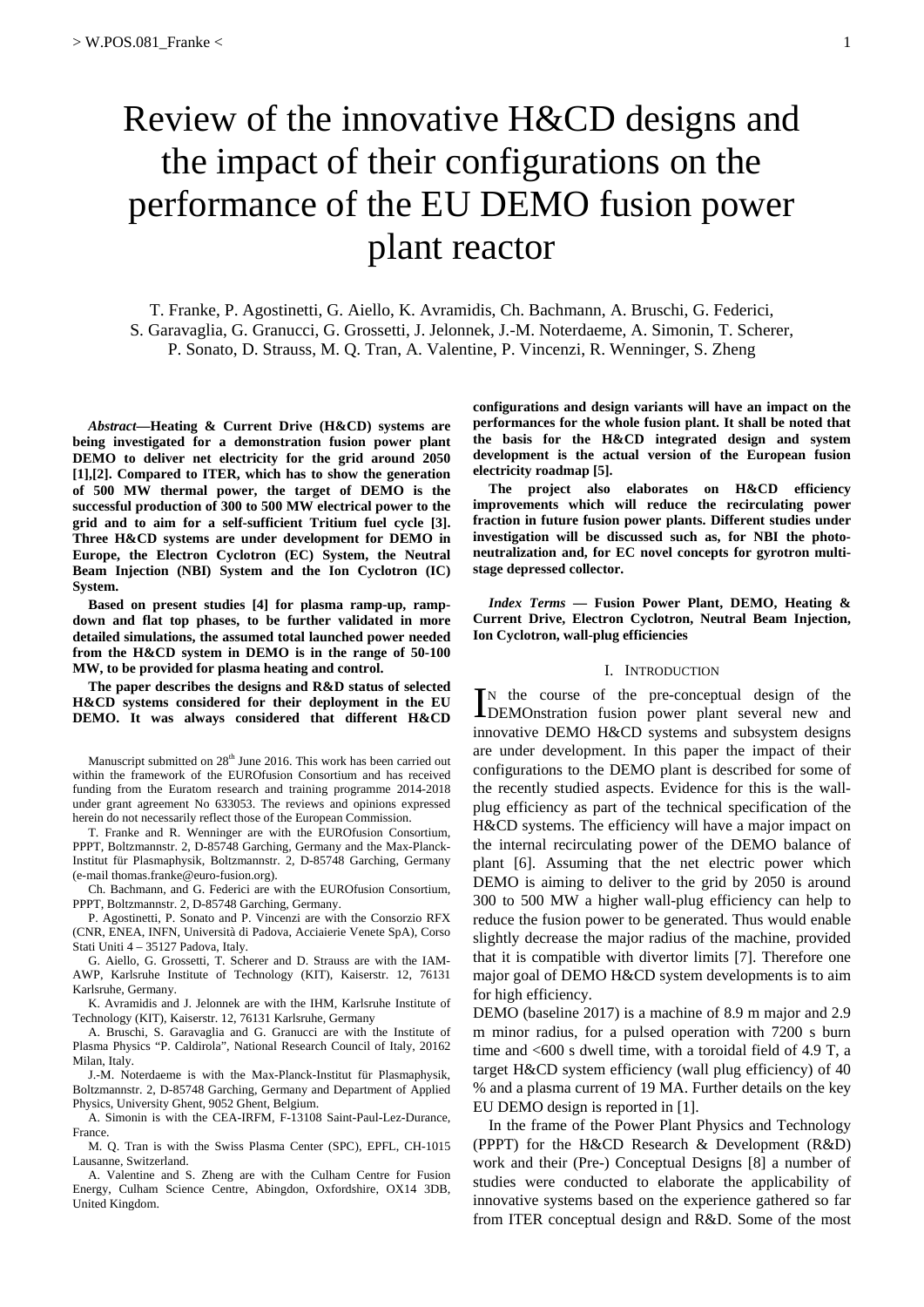relevant recent design assessments for the DEMO H&CD are described in this paper. Since the studies are comprehensive and done by several groups the results are updated and exchanged among the teams on a regular basis. In the following chapters a first overview of these studies will be summarized, and more details are given in the various references attached to each paragraph.

## II. DEMO ADVANCED NEUTRAL BEAM (NB) CONFIGURATION TO PERFORMANCE STUDIES

For the DEMO NBI system two approaches are considered: a conventional NB system with beam neutralization on gas target (ITER-like system) [9],[10],[11], and a more challenging NB system based on beam photoneutralization [12],[13] which if feasible would offer a huge benefit of much higher neutralization efficiency compared to state-of-the-art technology, i.e. gas neutralizers. Knowing the related risks and challenges for this development and the tight timeline and development costs for mock-ups it was decided to invest in such innovative concept because it also offers great advantages. The requirements to be satisfied are quite different especially for the optical parts, which are new for an NB injector as e.g. optical tables, high precision optical cavities [14],[15] of high finesse with highly reflective mirrors and extremely high power lasers, which are at the leading edge of technology. The attempt was started with a development to integrate such a system and at reduced scale to highlight the different issues and estimate the concept feasibility.

In order to integrate such system into a fusion power plant detailed studies for the most important issues are on-going, these are in particular (i) port integration studies especially focusing on the required breeding blanket system openings, (ii) the heat load estimates on components like NB liners and the plasma facing components within the duct, (iii) the assessment of duct pump options to reduce the re-ionization losses, (iv) the finding of feasible remote handling schemes and (v) the conduction of neutronics studies, including the shut-down dose rates to estimate the amount of radiation after plasma operations, thus achieving by proper material selection and sufficient shielding.

#### *A. NBI conceptual design*

The NB systems were compared below (Table I) for two options, an ITER-like NB [11], an advanced DEMO-NB [12],[13] and a model used in previous simulations called ´METIS Ref.´(see [16],[17]). The ITER-like NB injector is characterized by a high extracted current density and a high beam voltage, but both were found to be contradictory for a highly reliable power plant operation over a long operation period. Also the use of only one NB source has possible drawbacks in terms of reliability and it is more difficult to construct in terms of high thermal loads on the grids and their thermal expansion. The fact that if one or even more of their Radio Frequency (RF) driver fails the whole injector is out of operation lead to an alternative modular approach for DEMO. Therefore, the DEMO advanced concept has several RF sources, and if one of the drivers would fail, the whole injector would be still operable losing only a limited amount of the nominal injected power. Also a new concept of RF ion source is under study with Helicon plasma drivers, and the first results are encouraging [18],[19].

The extracted current density of the DEMO advanced injector was balanced to a lower value in order to have the possibility to reduce the filling gas pressure in the ion source, with a consequent reduction of beam stripping losses through the accelerator. Moreover, the beam energy was decreased by 20% to improve the reliability of the whole system regarding voltage holding, as this aspect was identified as one of the most critical issues. Because of higher efficiencies one of the DEMO advanced injectors is still able to produce sufficient amount of power so that with the same number of injectors, i.e. three, the total injected power of 50 MW can be achieved. This thanks also to the application of laser-neutralizers presently under development, whereby first proof-of-principle experiments show promising results.

TABLE I NB INJECTOR OPTIONS (MAIN PARAMETERS)

| NB injector parameter                                                                                                                                                                                                                            | <b>ITER-like</b>                                            | <b>DEMO</b><br>advanced                                          | <b>METIS</b><br>$Ref.*$ |
|--------------------------------------------------------------------------------------------------------------------------------------------------------------------------------------------------------------------------------------------------|-------------------------------------------------------------|------------------------------------------------------------------|-------------------------|
| <b>Extracted D' Current Density</b><br>$[A/m^2]$<br>Number of sub-sources<br>Tangency radius [mm]<br>Beam voltage [kV]<br>Power per injector [MW]<br>Number of injectors<br>Neutralization efficiency [%]<br>Injector wall-plug efficiency $[%]$ | 286<br>7090 $(30^{\circ})$<br>1000<br>16.5<br>3<br>55<br>26 | 200<br>20<br>7090 $(30^{\circ})$<br>800<br>16.8<br>3<br>70<br>51 | 8000<br>1000<br>25<br>2 |
| Total Injected power from NB<br>system [MW]                                                                                                                                                                                                      | 49.5                                                        | 50.4                                                             | 50.0                    |

*\* "METIS Ref." is the beam used in all the work done so far within WPPMI (a work group under PPPT) with METIS system code. It has been set to fit the desired scenario computed by PROCESS code (a DEMO reactor simulation code), but it does not correspond to any NB system design.*

The arrangement of the NB injectors is shown in Fig. 1.



Fig. 1. EU DEMO1 2015 with 3 NB injectors as viewed from the top

In contrast to ITER, it is foreseen to have an inclined part of the NB port for the liner and dedicated port duct pumps and a bigger radial part for maintenance access.

## *B. NBI physics simulations*

Based on the parameters given by the PPPT for the DEMO1 pulsed scenario such as temperature and density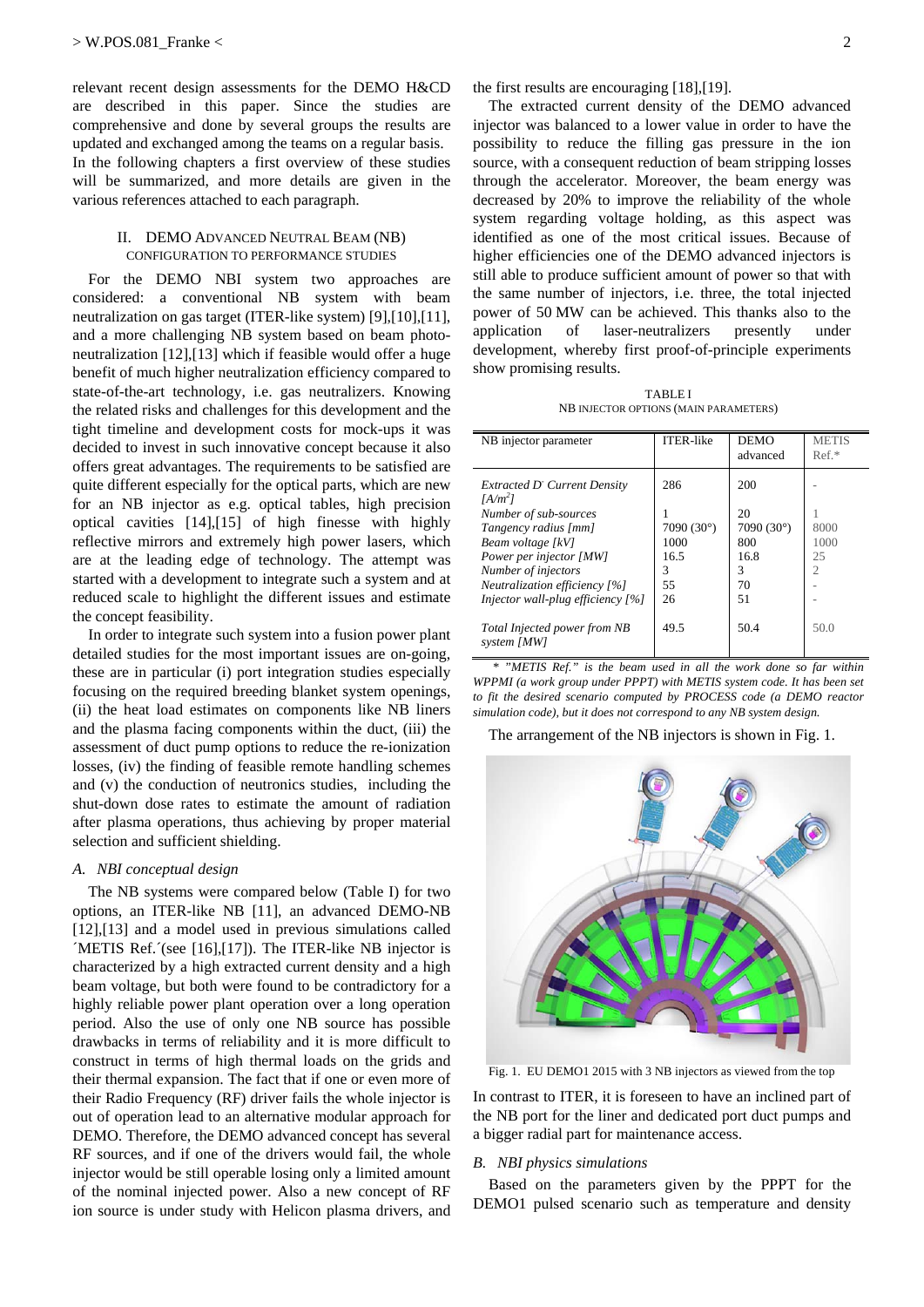profiles [see Fig. 2, (left)] the beam-plasma interaction was studied with the fast tokamak simulator METIS [17]. For this purpose only the plasma alpha particle heating for the burning plasma (with a fusion gain factor of  $Q = 40$ ) and NBI heating was considered, whereas the EC heating was set to zero. [see Fig. 2, (right)].



Fig. 2. NB simulations in METIS, plots for Ti, Te, ne (left) and Palpha, Pnbi, Pec (right)

The simulations were compared for different parameters, see Fig. 3, in which the NBI power (pnbi) for all three studied system options were kept at 50 MW. The fraction of absorbed power in the plasma is always ~100% since losses due to fast ions are negligible. The fusion power (pfus\_nbi) coming from NBI-plasma interaction is only slightly affected and this results from the beam trajectory (xnbi) differences. The overall plasma is not influenced much by these changes, although the NB power deposition, induced current, etc. are different. The NB rotation part (snbi) in Fig. 3 is given not in absolute but only relative values. At the moment, since the ´natural´ rotation of the plasma is not known, the impact of the NB rotation cannot be estimated and will be part of future studies. The driven current by auxiliary HCD NBI power is higher for the high energy beams (1 MeV) compared to the DEMO advanced (800 keV) version. For a pulsed DEMO machine this is of minor importance, whereas for a steady state machine indeed, it would have a huge impact on the machine design and performance.



Fig. 3. Radar chart of the ITER-like NB vs. DEMO advanced concept

The values gained in Fig. 3 with METIS calculations were later refined with other (BBNBI and ASCOT) codes.

With this physics based comparison it was concluded that the advanced NBI does not show major deviations compared to the ITER-like solution and the further implementation to DEMO is favorable and recommendable [16].

In the following study the integration of the beam was performed with different (in total 3) options [12] of which

two are described in Fig. 4 below. The two shown options are different in injection angle. The comparison was required in order to see the drawbacks of the one or other solution.



Fig. 4. Options for injection angles and integration studies shown without bioshield (opt. 2 was selected for further studies)

A physics comparison was done with METIS for both options as shown in Fig. 4 and the result can be seen in Fig. 5. It shows that independently of the tangential angle (30° vs. 34.5°) the NBI performance is similar, except for the reactions of the fast ions with the plasma (which represents only 1% of the total fusion power and is therefore negligible) and for the current drive, which for a pulsed DEMO is - as explained before - of minor interest.



Fig. 5. Radar chart of the NB Option 1 compared to the Option 2

Finally Fig. 6 shows a viewgraph for the studies of the shine-through losses to the opposite wall (through the plasma), which were found for both options as negligible. The simulations done with the codes BBNBI and ASCOT



For the ramp-up phase presently studies are on-going to find the right timing at which the NBI can be switched on during the ramp-up phase to avoid too high shine-through losses. This is very likely only at the end of the plasma ramp-up phase possible for the NB with 800 keV beam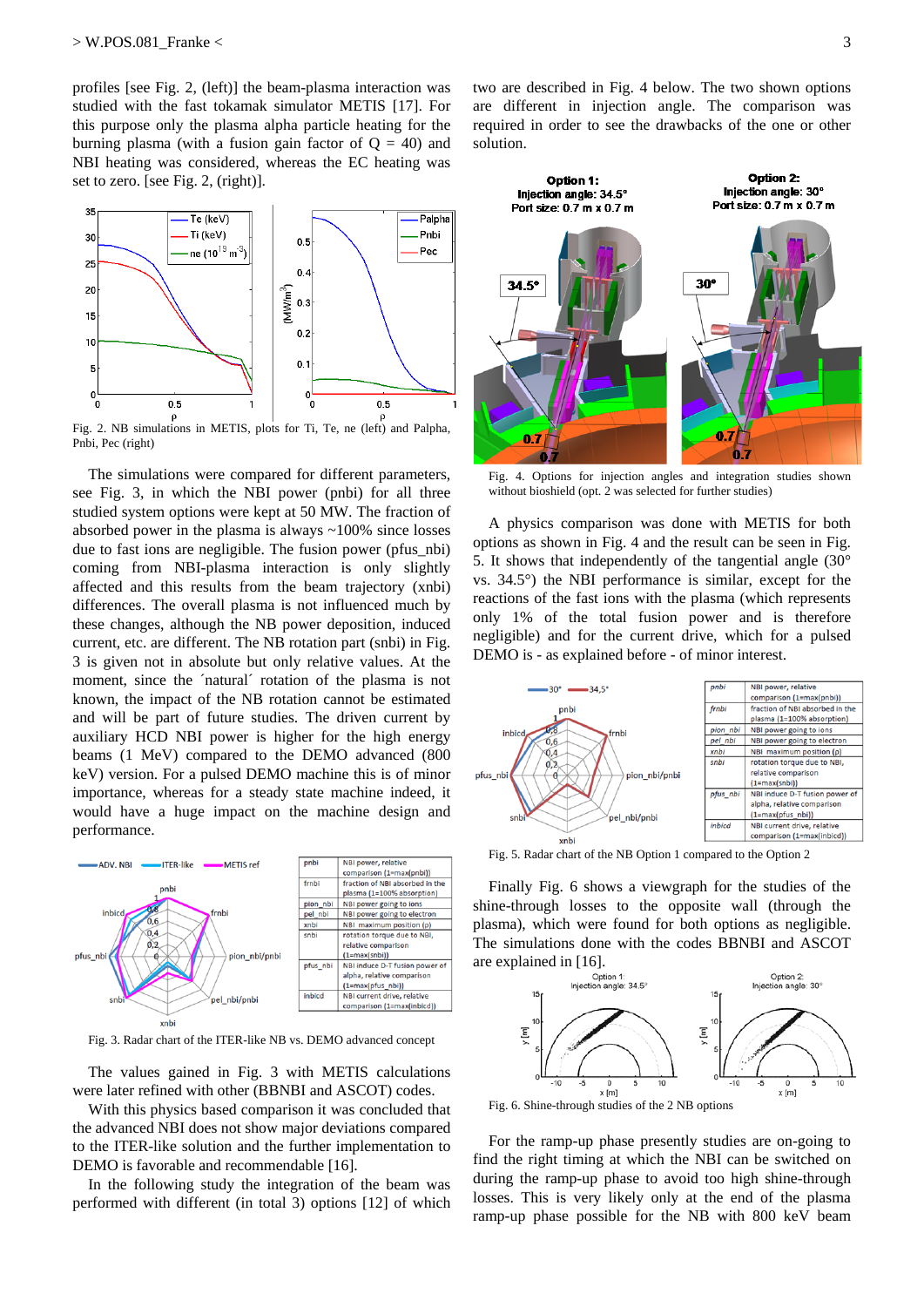energy. Indeed a lower NB energy, the injection trajectory which does not intersect the inner wall and the large DEMO volume would permit an earlier switch on of the beam. If this combined low and high beam energy scenario is not applicable for DEMO this consequently requires another H&CD system (like EC) to form a dense enough plasma which would then allow the high energy beam NBI to inject power to assist the L-H transition heating.

#### *C. NBI neutronics studies*

For the two NBI options as shown before Monte-Carlo N-Particle (MCNP) studies were also performed to allow the estimation of the neutron fluxes and fluences, the displacements per atom (dpa) in the materials and to assess the material lifetimes. Furthermore the shut-down dose rate after operation was computed. The results for the neutron streaming analysis are shown in Fig. 7.



Fig. 7. Neutron streaming analysis NBI option 1 (left) & 2 (right side). Neutron flux  $[n/(cm^2 \cdot s)]$ :  $1 \cdot 10^8$  (blue) to  $1 \cdot 10^{12}$  (red), everything below  $10^8$  and above, up to a maximum of  $10^{15}$ , was cut off in the photograph. Each x-axis represents the distance from the machine center in the range from 13.0 m to 28.3 m

The immediate conclusion from the two photographs is that both injector options behave similar, and to see the difference better, a superposition of both results was made and the differences are seen then in Fig. 8. These MCNP studies led to two other results, not shown here. The results show that the liner materials dpa´s are within the limits given for the lifetime of this material in DEMO. In addition the Toroidal Field (TF) coil heating slightly exceeds the limits so that for some parts of the NB port additional shielding needs to be added. The studies are on-going.



Legend: range from 0.5 (dark blue) to 2.0 (violet red) is the ratio of *neutron flux of option 2 to option 1* 

#### III. ELECTRON CYCLOTRON (EC) CONFIGURATIONS FOR DEFINITION OF DEMO (PLANT) LAYOUT

Taking into account the lessons learned from ITER EC [20] a similar approach as for NB was done for the EC

system. A number of physics studies (not discussed here) were conducted together with conceptual layout studies [21],[22]. Also different options for the configurations were investigated [23]. The EC physics functions to be fulfilled for DEMO and investigated so far are on the EC plasma breakdown, EC current drive, L-H heating, ramp-up and – down assistance, neo-classical tearing mode (NTM) and sawtooth (ST) control and control of radiative instabilities.

## *A. EC plant layout*

Two different EC plant layouts were studied. The first EC plant layout proposal is to locate three gyrotron (RF) buildings at 120° around the tokamak and the second plant layout in which the EC power sources are allocated in only one building in the south of the tokamak according is shown in draft plant layout, see Fig. 9. In both cases a minimum distance between tokamak and gyrotron building(s) has to be considered as described below. For the connections from the EC power sources (gyrotrons) to the EC launchers in DEMO<sub>7</sub> two solutions are under investigation: evacuated waveguides (EWGs) as in ITER and Quasi-optical (QO) Transmission Lines (TLs) (as in Wendelstein 7-X, Greifswald, Germany). In contrast to W7-X, where dry air is the transmission medium, in DEMO the EC beams should be transmitted in vacuum for Tritium safety considerations and because of higher power densities. A preliminary conceptual design of the Evacuated Quasi-optical (EQO) TL based on mirror (Fig. 10) confocal layout can be found in [21]. The QO Multi-Beam TL, able to arrange up to 8 beams in the present design, reduces the number objects to align with respect to EGWs and easing the task to cope with problems due the thermal effects.



Fig. 9. Provisional DEMO plant layout with EC and NB systems (other EC configurations were also studied, as described in the text before)



Fig. 10. Sketch of the minimum envelope circular surface of the Evacuated Quasi-optical (EQO) Transmission Line (TL) to host 8 individual beams (total  $~5600$  mm diameter, tbc.: +25% in diameter to reduce losses)

The minimum length of the TL is depending also on the stray magnetic field of the tokamak as the EC gyrotrons operation is limited by the stray magnetic field. In order to find a position for the gyrotrons compatible with their operations a magnetic field map was computed (see Fig. 11).

• Gyrotron requirements  $(G = Gauss)$  [24]-[26]:  $B_R < 2$  G (radial),  $B_Z < 5$  G (axial), up to 10 G (still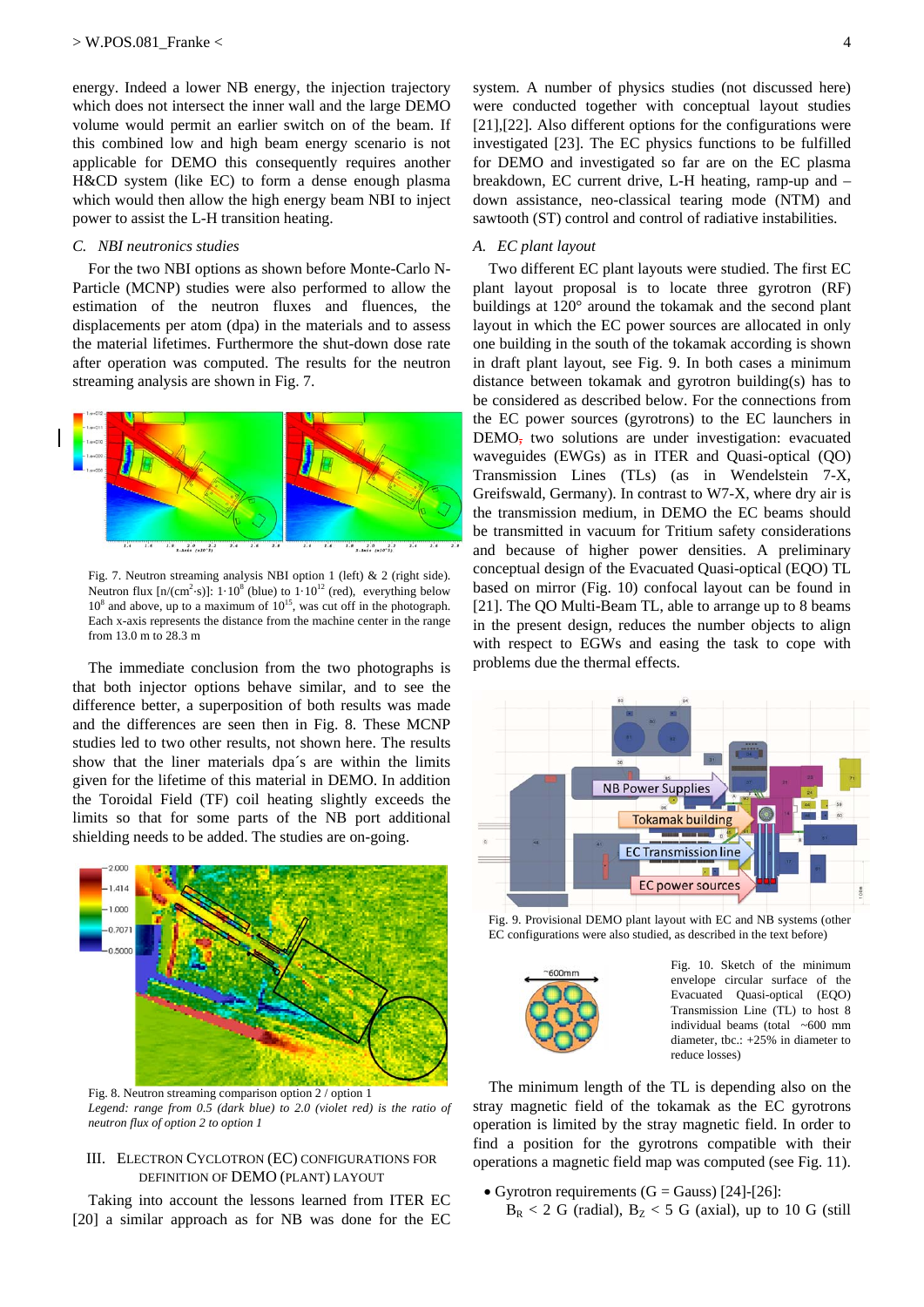m)

acceptable, to be confirmed)

 Torus-Gyrotron distance as simulated (see Fig. 11) DEMO >120 m (for comparison in ITER is 105 – 135



Fig. 11. DEMO stray magnetic field map for radial and axial field

#### *B. EC launcher configurations*

Two types (out of some others) of possible DEMO EC port plug configurations were studied in more detail, both which stop behind the blanket and for which the blanket has funnel type openings to cope with the beam stearing of about  $+/-15^{\circ}$  (see Fig. 12).



Fig. 12. EC equatorial port plug options (isometric view)

MCNP calculations were performed for both port plug options. First results show that the neutron shielding is not sufficient especially for the configuration A and further improvements are foreseen before the study will be repeated for an improved design. Solutions are envisaged to be feasible by dog-leg structures and including more neutron shield blocks in empty spaces. A different configuration with the aim to reduce the impact due to neutron streaming and foreseeing an integrated blanket design of the port plug with the blanket system will also be considered. Different design options are foreseen for the antennas: one is based on simple truncated waveguides (TW) at fixed orientation exploiting the multi-frequency and/or step-tunable gyrotrons for changing the deposition location in the plasma (in the last case requiring Brewster-angle RF windows, see Section E). The TW length is free of constraints, it can be used to cover a frequency range of several GHz and no movable mirrors are foreseen.

 The other is based on the use of Remote Steering Antennas (RSA), designed for a single frequency.

#### *C. EC remote steering antenna*

The big advantage of the remote-steering concept in

DEMO compared to a front-steering mechanism as in ITER is that no movable plasma facing parts exist. The following characteristic points need to be considered for the DEMO design:

- In-Vessel Waveguides (WGs) implemented in equatorial port plugs with dog-leg structures.
- In-Vessel WGs at the back-end connected to the Remote Steering Antenna (RSA) mechanisms.
- RSA antennae connected to Evacuated Quasi-optical Transmission Lines (EQO TLs) in underground duct up to the RF building.
- Neutron shield blocks can be inserted around the WGs to protect overheating in Toroidal Field (TF) coils and vacuum vessel (VV).

The following specific points are to be considered for the RSA (pre-) conceptual design studies:

- Different types of RSA are required if different frequencies of the gyrotrons are chosen for different tasks.
- The optimized length is depending on frequency and cross-section of the RSA and important in order to place the RSA optical box outside the bioshield (see Fig. 13).
- The RSA are connected to diamond windows (Tritium and vacuum barrier) installed between RSA optical boxes and EC EQO TLs.
- RSA and diamond windows shall be well accessible in the EC port cell outside the bioshield.



Fig. 13. Remote Steering Antenna (RSA) design options

Table in Fig. 13 shows the lengths of the RSA for different waveguide sizes ´a´ and for two possible DEMO gyrotron frequencies 170 GHz and 204 GHz. According to the calculated antenna lengths the integration of all waveguide options as shown can be approved to be feasible.

# *D. EC gyrotron coaxial-cavity technology and multi stage depressed collector concept*

In future the coaxial-cavity gyrotron technology shall help to achieve multi-megawatt, multi-purpose and, at the same time, frequency step-tunable gyrotrons operating at an output power significantly above 1 MW and an operating frequency up to 240 GHz [27]. For example, new cooling technologies and advanced key components, such as a Magnetron Injection Gun (MIG) free of trapped electrons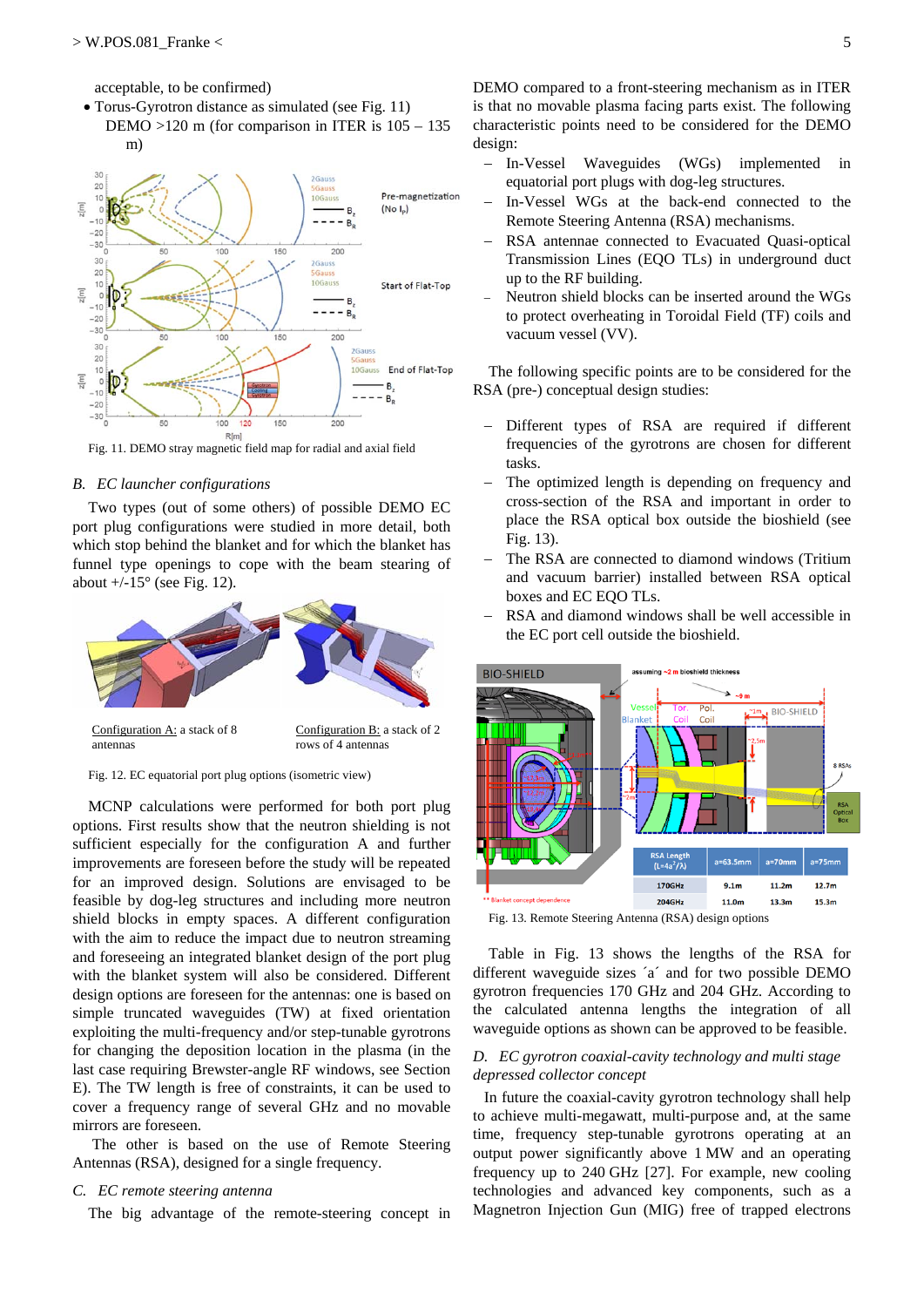[28] with advanced type of emitter ring [29] and, in parallel, an innovative inverse MIG [30], are under development to achieve that goal.

To recover the kinetic energy from the spent electron beam and, hence, to increase the total efficiency of gyrotrons, the single stage depressed collector (SDC) design approach is so far the only applicable solution. It is implemented in all recent gyrotrons, e.g. for Wendelstein 7- X, Greifswald, Germany and it will be implemented for ITER gyrotrons. Today's efficiency of fusion gyrotrons is around 50%. The target for DEMO is a total efficiency of the gyrotrons of better than 60%. It is possible to achieve by the development of multi-stage depressed collector concepts.

A novel solution is based on the  $E \times B$  drift concept [31], in which an effective energy sorting of the electrons becomes feasible and the secondary electrons can be handled. Various design ideas were discussed and a two stage design looks most promising (see Fig. 14) [32]-[34].



Fig. 14. Two-Stage Gyrotron Collector based on E×B

The achievable collector efficiency of this innovative concept might exceed 75% and the resulting total gyrotron efficiencies based on this concept might reach >60%. It should also be noted that the designs under study are compatible with the levels of the stray magnetic field defined in section III-A and that the required magnetic field for the function of the  $E \times B$  concept is small and not expected to affect the neighboring gyrotrons [35]. Further studies are required and a proof-of-principle is in the long term planned to confirm the validity of the concept.

#### *E. EC diamond windows*

The conventional single chemical vapor deposition (CVD) diamond disk consists of a disk, perpendicular to the axis of the waveguide where the beam propagates, having a thickness resonant with the beam wavelength. The thickness of the disk must be an integer multiple of half the wavelength of the beam inside the material. This configuration is used for the fixed frequency operation in ITER where WGs with 50 mm / 63.5 mm inner diameter are foreseen. A 63.5 mm WG requires a disc with a diameter of 80 mm.

 The conventional configuration of the disk is one option for DEMO compatible with the launchers based on the RSA concept and used together with multi-frequency gyrotrons. In the latter context, the resonance condition must be respected with all the beam wavelengths generated by the gyrotrons.

The second option of disk configuration for DEMO is the Brewster-angle diamond disc. In the case of diamond, the Brewster angle, i.e. the angle between the normal to the disc and the axis of the WGs, is 67.2°. This disk configuration is required with frequency step tunable gyrotrons able to switch their operating frequency in steps of around 2-3 GHz.

Key challenges in the Brewster-angle window development towards long pulse operation are the manufacturing of sufficiently large diamond discs, the proper joining of such discs to the WGs and the design of a cooling layout able to guarantee a proper removal of the heat absorbed during beam transmission. The manufacturing of large disks is challenging. As the target is a diamond disc suited for a 63.5 mm inner diameter WG at the Brewster angle, a disc of 180 mm would be required. In collaboration with industrial partners, different manufacturing options are currently under investigation.

The cooling performance of Brewster-angle windows was first studied for the 50 mm inner diameter WGs [36]. As an example, the temperature distribution corresponding to the case of elliptical cooling channels is reported in Fig. 15. The main conclusion of the study was that cooling channels that follow the skewed position of the disc are required; otherwise the temperatures in the diamond disc due to the mm-wave losses result in values beyond the limit of 250– 300 °C for diamond, at which the dielectric properties of diamond start degrading.



Fig. 15. Power performance of large synthetic diamond windows (Example of FEM analysis result)

#### IV. ION CYCLOTRON (IC) DISTRIBUTED ANTENNA

The toroidally distributed IC antenna is a new concept for DEMO and described e.g. in [8] and [37]. Compared to the conventional approach used in present day machines or foreseen in ITER (where the antenna occupies equatorial ports), the concept has many physics advantages: it allows for an improved coupling by being able to work with low  $k_{\ell}$ , and strongly reduces the occurrence of sheaths and impurity production. Simulations indicate that to couple about 40-60 MW, the voltage on the straps is of the order of 15 kV [37]. From an integration point of view, the distributed antenna offers the following advantages: minimum impact on the blanket function, with the advantages regarding neutron shielding and tritium breeding ratio, modularity, matching the blanket segmentation (to facilitate Remote Maintenance), and no need of using ports in the vessel (which are limited and in high demand). Several options are under investigation and the antenna design is presently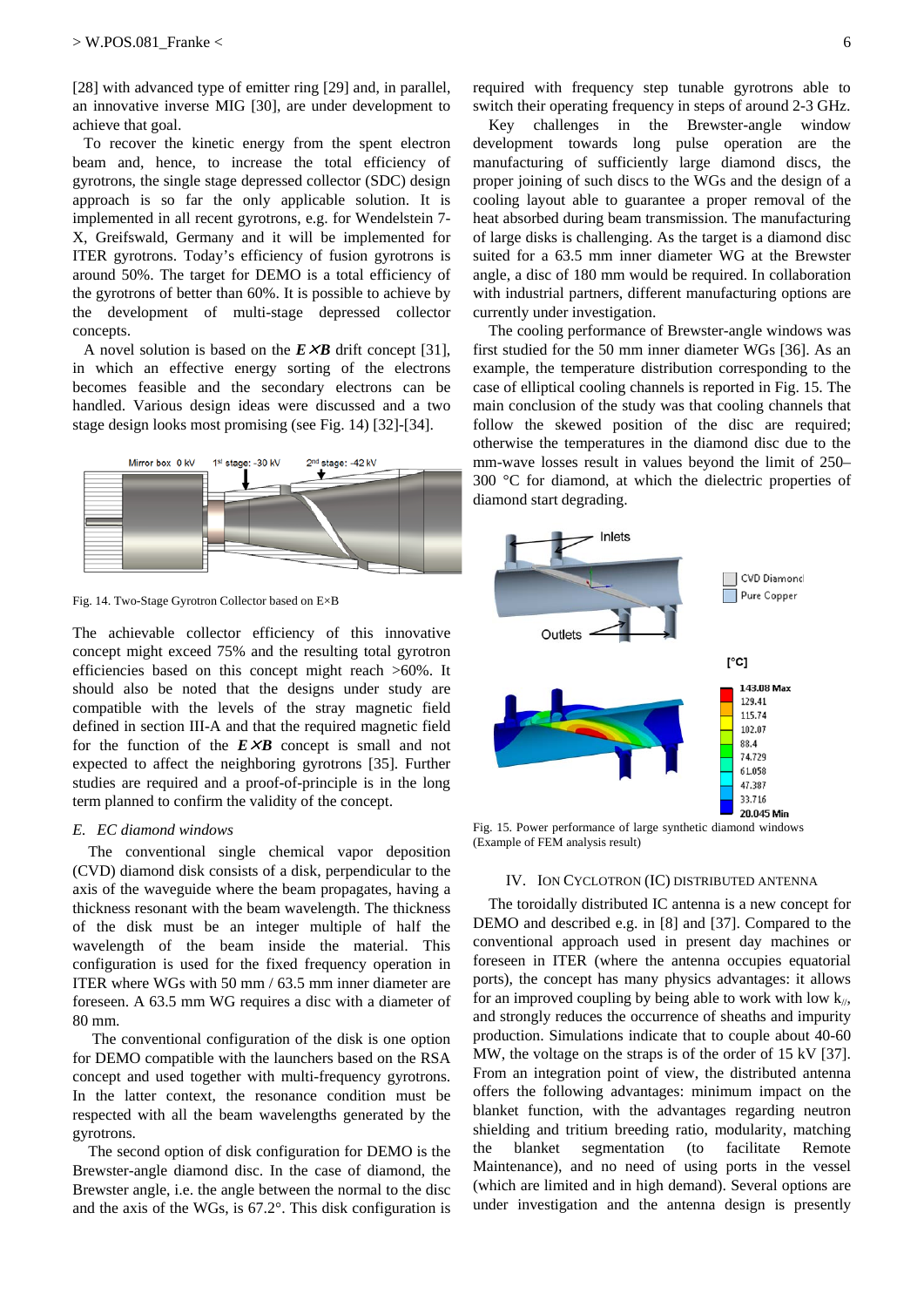under studies [38]. Further investigations are being undertaken and can only be discussed at a later stage of the project after consolidation and further studies on physics, integration, toroidal layout of the antenna sectors, antenna strap and Faraday Shield (FS) design and the corresponding layout of the Transmission Lines (TLs). With the different design options Tritium breeding ratio (TBR) calculations, already carried out for the antenna only, shall be refined in due time to take into account the impact of the different TLs feeding schemes. Available remote handling schemes and the TL and antenna integration in the breeding blanket are another prerequisite and therefore more in depth integration studies have to be carried out.

#### V. CONCLUSION

Novel and innovative designs of H&CD systems and subsystems and their impact on other systems and interfaces were discussed. Studies analyzed plasma interaction for IC, EC and NB. Stray magnetic fields for the EC and neutron calculations for NB and EC systems were performed and suggestions for further work were formulated.

Depending on the results and progress of the manufacturing of large Brewster windows test samples, the implementation of frequency step tunable gyrotrons might be applicable to DEMO. The focus was given to efficiency improvements in NB and EC systems. Pathways to it by NB photo-neutralization or  $E \times B$  staged depressed collector designs for EC were shown and first results are available.

The scoping studies were undertaken on most promising design options after discussion in the design teams of H&CD work package but also by interdisciplinary work with the teams of the other PPPT work packages.

#### VI. ACKNOWLEDGEMENT

This work has been carried out within the framework of the EUROfusion Consortium and has received funding from the Euratom research and training programme 2014-2018 under grant agreement No 633053. The reviews and opinions expressed herein do not necessarily reflect those of the European Commission. The authors thank the contributors of their teams and the colleagues of the other PPPT workpackages and the Project Management Unit (PMU) of EUROfusion for their strong support and fruitful cooperation.

#### **REFERENCES**

- [1] G. Federici, et al., ´Overview of EU DEMO design and  $R&D$  activities´,<br>Fus Eng Design vol  $89 \text{ m}$   $882.889$   $2014$ Fus. Eng. Design, vol. 89, pp. 882-889, 2014, https://doi.org/10.1016/j.fusengdes.2014.01.070
- [2] A.J.H. Donné et al., Scientific and technical challenges on the road towards fusion electricity, Journal of Instrumentation, Volume 12, October 2017, http://iopscience.iop.org/article/10.1088/1748- 0221/12/10/C10008
- [3] R. Wenninger, et al., 'The physics and technology basis entering European system code studies for DEMO', Nucl. Fusion 57, 016011, 2017.
- [4] P. Vincenzi, et al, ´EU DEMO transient phases: main constraints and heating mix studies for ramp-up and ramp-down`, 2017, Fus. Eng. Design., in press, https://doi.org/10.1016/j.fusengdes.2017.02.064
- [5] F. Romanelli, et al., Fusion Electricity A roadmap to the realisation of fusion energy, European Fusion Development Agreement (EFDA) 2012, ISBN 978-3-00-040720-8.
- [6] M. Kovari, R. Kemp, H. Lux, P. Knight, J. Morris, D.J. Ward, ´"PROCESS": A systems code for fusion power plants—Part 1:

Physics´. Fusion Eng Des. 2014 Dec ; 89(12):3054–69. http://www.sciencedirect.com/science/article/pii/S0920379614005961

- [7] T. Franke, et al., 'On the Present Status of the EU DEMO H&CD Systems, Technology, Functions and Mix´, 26th SOFE conference, Austin, Texas USA (2015), https://doi.org/10.1109/SOFE.2015.7482410
- [8] M. Q. Tran, et al., ´EU DEMO Heating and Current Drive´, Physics and Technology, Conf. Proc. 26th IAEA Fusion Energy Conference, October 17th – 22nd, 2016 Kyoto, Japan. http://www.euro-fusionscipub.org/archives/eurofusion/eu-demoheating-and-current-drive-physics-and-technology
- [9] R. S. Hemsworth et al., ´Overview of the design of the ITER heating neutral beam injectors´, New Journal of Physics, vol. 19, pp. 2017. http://iopscience.iop.org/article/10.1088/1367-2630/19/2/025005
- [10] M. J. Singh et al., ´Heating neutral beams for ITER: negative ion sources to tune fusion plasmas´, New Journal of Physics, vol. 19, pp. 2017. http://iopscience.iop.org/article/10.1088/1367-2630/aa639d
- [11] U. Fantz, et al., 'Towards Powerful Negative Ion Beams at the Test Facility ELISE for the ITER and DEMO NBI Systems´, Nucl. Fusion 57, 116007.
- [12] P. Sonato, P. Agostinetti, T. Bolzonella, F. Cismondi, U. Fantz, A. Fassina, T. Franke, I. Furno, C. Hopf, I. Jenkins, Conceptual design of the DEMO neutral beam injectors: main developments and R&D achievements, Nucl. Fusion 57 (2017) 056026.
- [13] P. Sonato, P. Agostinetti, U. Fantz, T. Franke, I. Furno, A. Simonin and M. Q. Tran, ´Conceptual design of the beam source for the DEMO Neutral Beam Injectors´, New J. Phys. 18 (2016) 125002.
- [14] A. Simonin, et al., Towards a new generation of neutral beam system for future fusion reactors´, 27th IEEE Symposium On Fusion Engineering, 2017, Shanghai, China
- [15] A. Simonin, et al., 'Negative ion source development for a photoneutralization based neutral beam system for future fusion reactors´, New J. Phys. 18 (2016) 125005. https://doi.org/10.1088/1367-2630/18/12/125005
- [16] P. Vincenzi et al., *Comparison of Neutral Beam Injection options for* EU DEMO pulsed scenario´, P4.146, EPS Conf., 26-30 June 2017, Belfast, Ireland.
- [17] J.F. Artaud, et al.,  $\hat{ }$  The CRONOS suite of codes for integrated tokamak modelling´, Nucl. Fusion 50 (2010) 043001.
- [18] I. Furno, et al., *´Helicon wave-generated plasmas for negative ion* beams for fusion´, RFPPC 2017, Aix en Provence, France, submitted to EPJ woc.
- [19] C. Marini, et al., ´Spectroscopic characterization of H2 and D2 helicon plasmas generated by a resonant antenna for neutral beam applications in fusion´, Nucl. Fusion 57 (2017) 036024 (9pp), https://doi.org/10.1088/1741-4326/aa53eb
- [20] T. Omori, M. A. Henderson, F. Albajar, S. Alberti, U. Baruah, T. S. Bigelow, et al. (2011), ´Overview of the ITER EC H&CD system and its capabilities´, Fusion Engineering and Design, 86(6-8), 951-954. doi:10.1016/j.fusengdes.2011.02.040.
- [21] G. Granucci, et al., ´Conceptual Design of the EU DEMO EC-System: Main Developments and R&D Achievements´, accepted for publication on NF.
- [22] G. Grossetti et al., ´DEMO Port Plug Design and Integration Studies´, Conf. Proc. 26th IAEA Fusion Energy Conference, October 17th – 22nd, 2016 Kyoto, Japan.
- [23] S. Garavaglia, W. Bin, A. Bruschi, G. Granucci, G. Grossetti, J. Jelonnek, A. Moro, N. Rispoli, D. Strauss, Q. M. Tran and T. Franke, ´Preliminary Conceptual Design of DEMO EC System´, AIP Conf. Proc. 1689 978-0-7354-1336-8 (2015) 090009, https://doi.org/10.1063/1.4936546.
- [24] S. Garavaglia et al., ´EU DEMO EC System Preliminary Conceptual Design´, submitted to Fusion Eng. Des., special issue ISFNT 2017
- [25] I. G. Pagonakis, F. Li, S. Illy, B. Piosczyk, S. Alberti, J.-P. Hogge, S. Kern, M. Henderson, C. Darbos, ´Study of the ITER stray magnetic field effect on the EU 170-GHz 2-MW coaxial cavity gyrotron´, IEEE Trans. Plasma Sci., vol. 40, no. 7, pp. 1945–1956, Jul. 2012.
- [26] B. Ell, I. Gr. Pagonakis, G. Gantenbein, S. Illy, M. Thumm, and J. Jelonnek, ´Study of the influence of stray magnetic fields on the operation of the European gyrotron for ITER´, IEEE Transaction on Electron Devices, vol. 64, no. 8, pp. 3421-3428, Aug. 2017.
- [27] J. Franck, K. A. Avramidis, I. Gr. Pagonakis, S. Illy, G. Gantenbein, M. Thumm, and J. Jelonnek, ´Multi-frequency design of a 2 MW coaxial-cavity gyrotron for DEMO´, 40th Int. Conf. Infrared Millimeter THz Waves, 23-28 August 2015, Hong Kong, Conference proceedings 3132400.
- [28] I. Gr. Pagonakis, B. Piosczyk, J. Zhang, S. Illy, T. Rzesnicki, J.-P. Hogge, K. Avramidis, G. Gantenbein, M. Thumm, J. Jelonnek, ´Electron trapping mechanisms in magnetron injection guns´, Physics of Plasmas 23, 23105, 2016; doi: 10.1063/1.4941705.